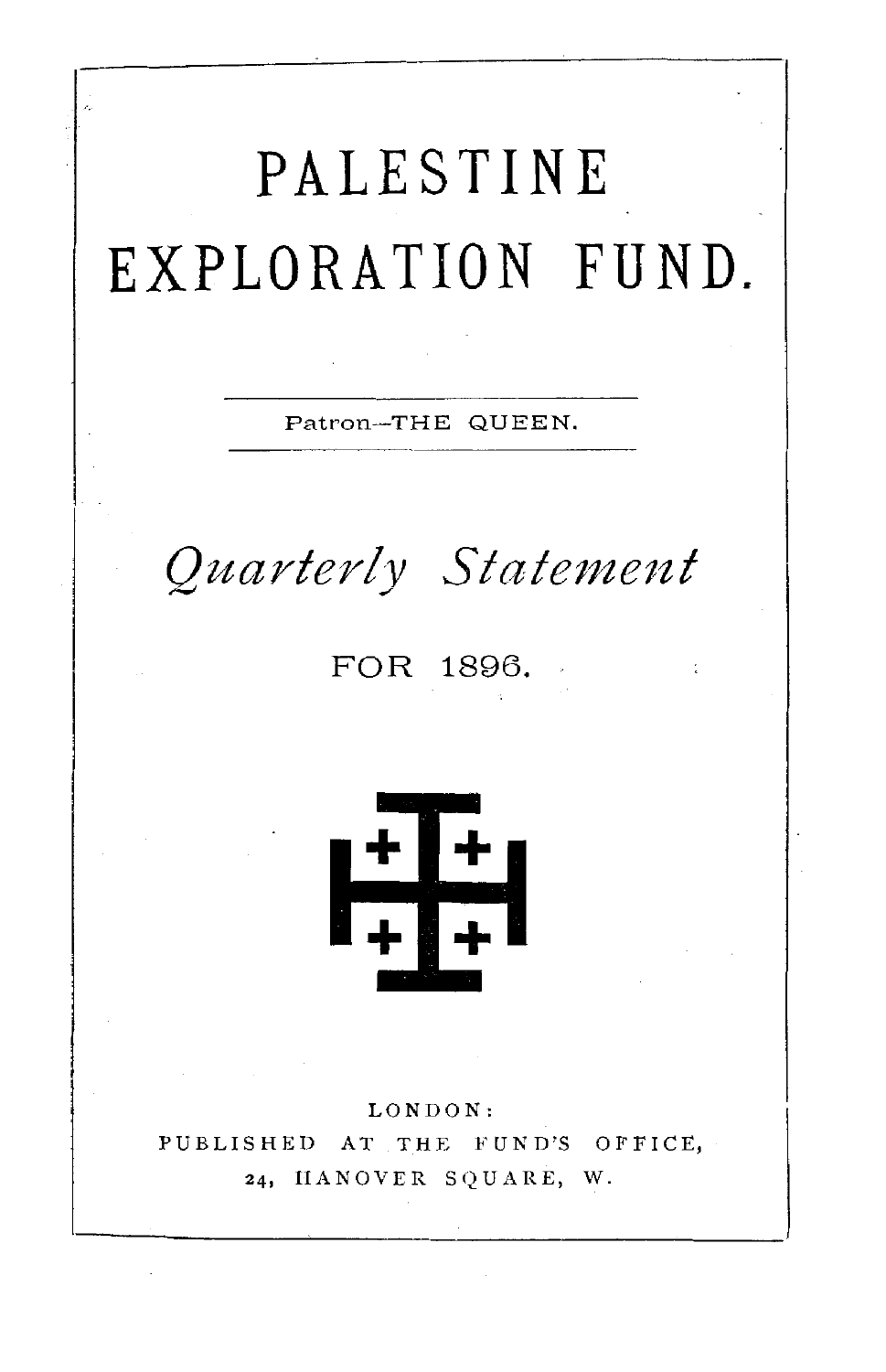LONDON:

 $\ddot{\phantom{0}}$ 

 $\sim$ 

HARRISON AND SONS, PRINTERS IN ORDINARY TO HER MAJESTY, ST. MARTIN'S LANE.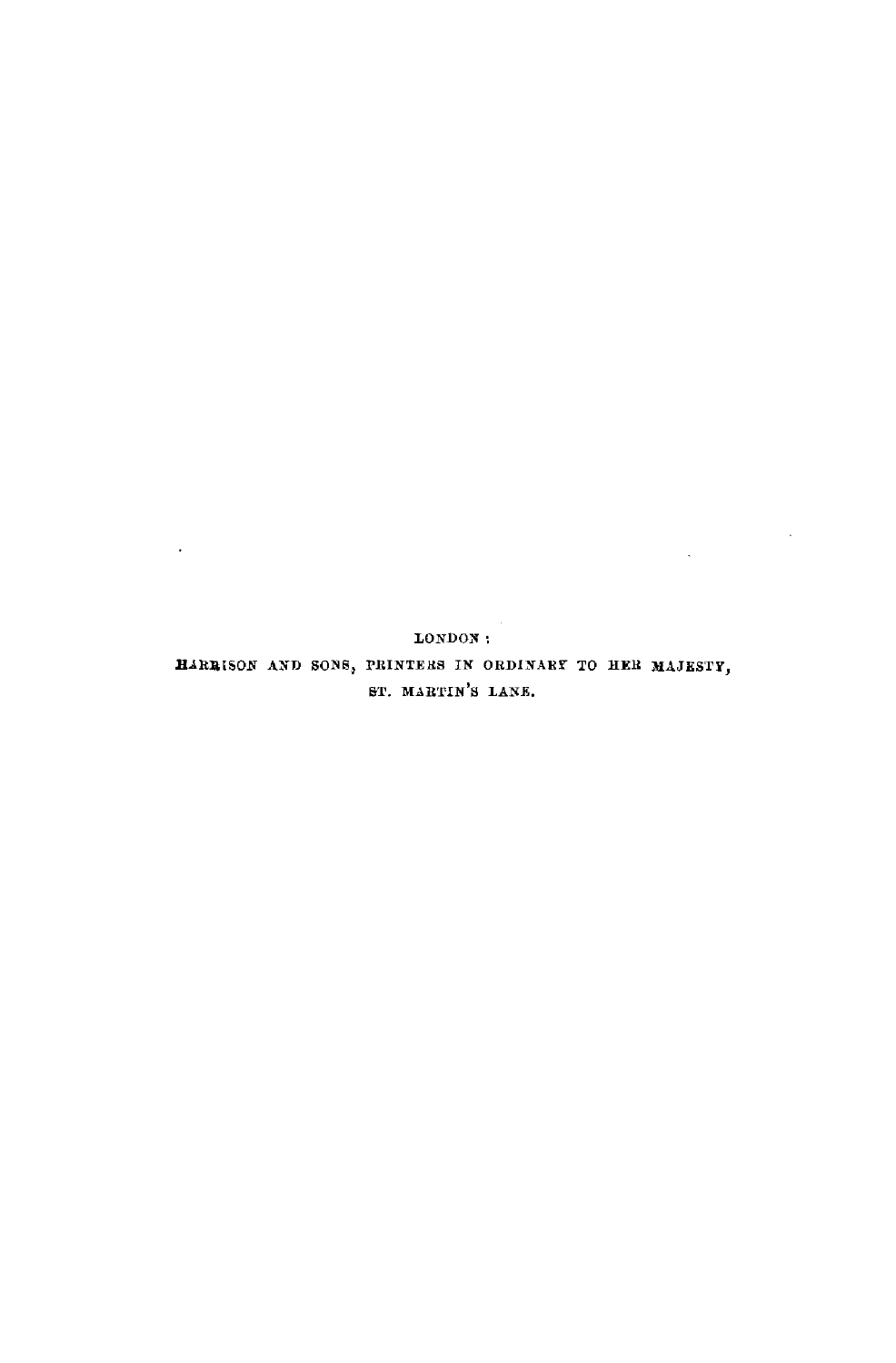### INDEX

#### TO **T**

#### NAMES OF THE AUTHORS AND OF THE PAPERS CONTRIBUTED BY THEM.

**Contractor** 

| Bain, R. N., Esq.-                       | Armenian Description of the Holy Places in the Seventh<br>Century. Translated from the Russian |                          |                      | $\ddot{\phantom{a}}$ |                                              |     | PAGE<br>346 |
|------------------------------------------|------------------------------------------------------------------------------------------------|--------------------------|----------------------|----------------------|----------------------------------------------|-----|-------------|
| Bellows, John, Esq.-                     | Chisel-Drafted Stones at Jerusalem                                                             |                          |                      |                      |                                              |     | 219         |
| Birch, Rev. W. F., M.A.-                 | The Rock of Etam and the Cave of Adullam<br>Notes on the Quarterly Statement for April, 1896   |                          |                      | $\ddot{\phantom{a}}$ |                                              | . . | 161<br>261  |
| Bliss, $F. J., Ph.D.$                    |                                                                                                |                          |                      |                      |                                              |     |             |
|                                          | Seventh Report on the Excavations at Jerusalem                                                 |                          |                      |                      | . .                                          | ٠.  | 9           |
| Eighth                                   | $\overline{\mathbf{z}}$                                                                        | .,                       | ,                    |                      |                                              |     | 109         |
| Ninth                                    | ,,                                                                                             | ,,                       | ,,                   |                      |                                              | . . | 203         |
| Tenth                                    | 55                                                                                             | , ,                      | $, \,$               |                      |                                              |     | 298         |
| Chaplin, Dr.—                            |                                                                                                |                          |                      |                      |                                              |     |             |
|                                          | Ebal and Gerizim, Remarks on                                                                   | $\ddot{\phantom{1}}$     |                      |                      |                                              |     | 85          |
|                                          | Conder, Lieut.-Colonel C. R., D.C.L., LL.D., M.R.A.S., R.E. --                                 |                          |                      |                      |                                              |     |             |
|                                          | The Syrian Language                                                                            |                          |                      |                      |                                              |     |             |
|                                          |                                                                                                |                          | $\ddot{\phantom{a}}$ |                      | $\ddot{\phantom{0}}$                         |     | 60          |
|                                          | Art, 70; Religion, 71; Language, 72; History, 74; Com-<br>parative Plate of Alphabets, 78.     |                          |                      |                      |                                              |     |             |
|                                          | Notes on the Quarterly Statement for October, 1895                                             |                          |                      |                      |                                              |     | 82          |
|                                          |                                                                                                |                          | January, 1896        |                      | $\ddot{\phantom{a}}$<br>$\ddot{\phantom{a}}$ |     | 168         |
| 11                                       | ,                                                                                              | $\overline{\mathbf{1}}$  | April, 1896          |                      |                                              | . . | 258         |
| ,,                                       | , ,                                                                                            | $, \, \cdot$             | July, 1896           |                      |                                              | . . | 340         |
| $\ddot{\phantom{1}}$<br>Seal from Hebron | $\mathbf{y}$                                                                                   | $\overline{\mathbf{y}}$  |                      |                      |                                              | . . | 224         |
| The Onomasticon                          | $\ddot{\phantom{a}}$                                                                           | <br>$\ddot{\phantom{1}}$ | $\ddot{\phantom{0}}$ |                      |                                              |     | 229         |
|                                          | $\overline{a}$<br>The Date of the Exodus                                                       | . .                      |                      | . .                  |                                              |     |             |
|                                          |                                                                                                | $\ddot{\phantom{0}}$     | $\ddot{\phantom{0}}$ | $\ddot{\phantom{1}}$ | . .                                          | . . | 255         |
|                                          | Dalton, Rev. Canon J. N., C.M.G.-                                                              |                          |                      |                      |                                              |     |             |
|                                          | On the Latin Inscription found by Dr. Bliss behind the Gate                                    |                          |                      |                      |                                              |     |             |
|                                          | of Neby Daud                                                                                   | $\ddot{\phantom{a}}$     |                      |                      |                                              |     | 133         |
| Davis, Ebenezer, Esq.-                   |                                                                                                |                          |                      |                      |                                              |     |             |
|                                          | On the Latin Inscription in Wall of Neby Daud                                                  |                          |                      |                      |                                              |     | 147         |
| Serapis                                  |                                                                                                |                          |                      |                      | . .                                          | å.  | 337         |
|                                          | Davis, Edward, F.O.S., F.I.C., &c.-                                                            |                          |                      |                      |                                              |     |             |
|                                          | Certificate of Analysis of Spring of Callirrhoe (Zerka Main).                                  |                          |                      |                      |                                              |     | 47          |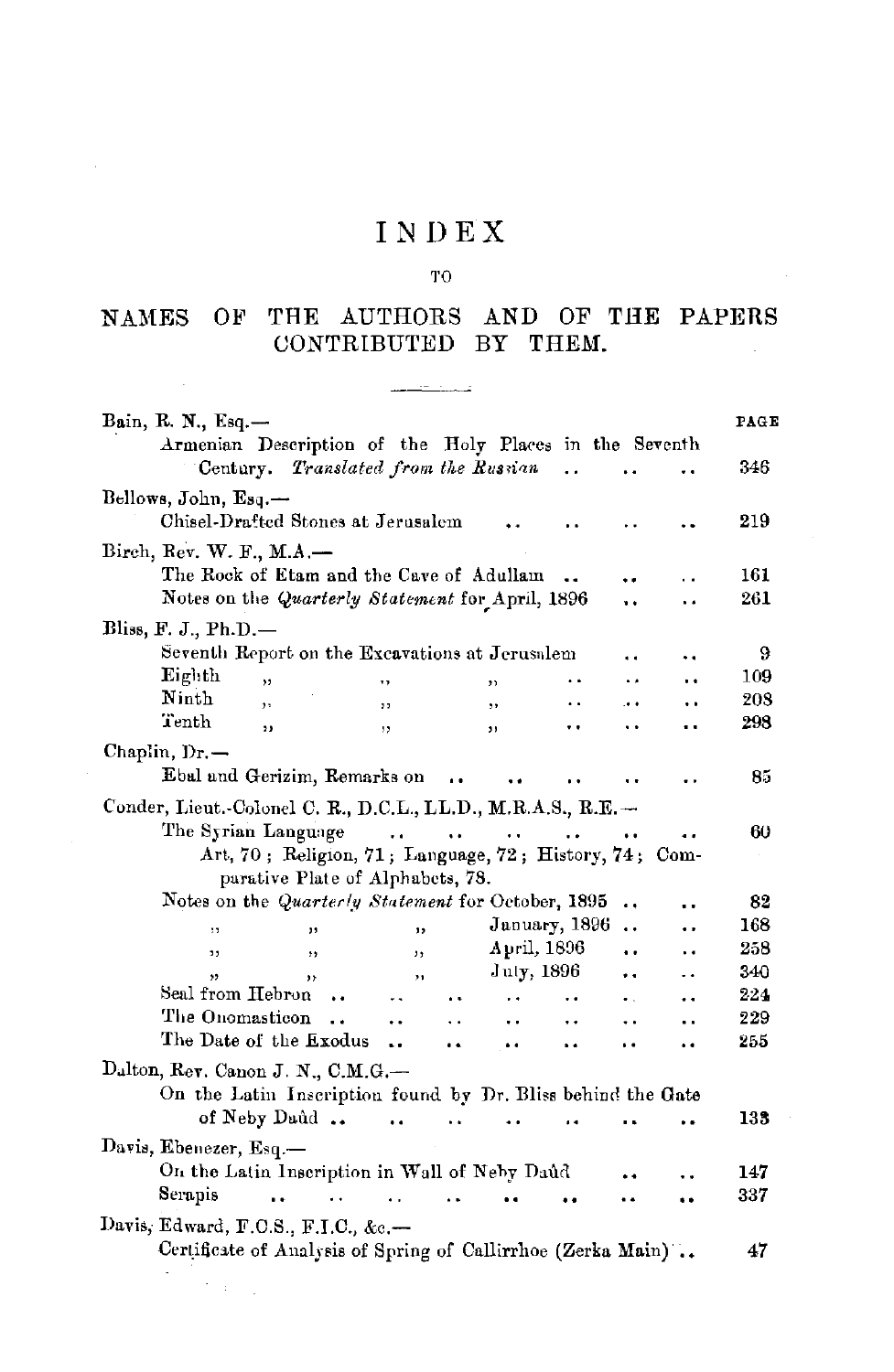| Dickie, Archibald Campbell, Esq., A.R.I.B.A.—                                                                          |                      | PAGE |  |  |  |  |
|------------------------------------------------------------------------------------------------------------------------|----------------------|------|--|--|--|--|
| Report on Tombs Discovered near Sûr Bâhir                                                                              |                      |      |  |  |  |  |
| Report on Tomb Discovered near "Tombs of the Kings"                                                                    |                      | 305  |  |  |  |  |
| Dowling, Rev. Theodore E.-<br>A Short Description of some Bible Coins found in Palestine                               |                      | 152  |  |  |  |  |
| I. The Shekel, 152; II. The Half-Shekel, 153; III. The Penny                                                           |                      | 156  |  |  |  |  |
| IV. The Farthing, 157; V. The Mite<br>$\sim$                                                                           |                      | 160  |  |  |  |  |
| Kerak in 1896<br>$\ddot{\phantom{a}}$<br>$\ddot{\phantom{0}}$<br>Ω,<br>٠.<br>$\ddot{\phantom{a}}$                      | $\ddot{\phantom{0}}$ | 327  |  |  |  |  |
| Two Roman Milestones in Wâdy Môjib<br>. .<br>$\ddot{\phantom{0}}$                                                      |                      | 332  |  |  |  |  |
| Ellis, Frank T., Esq., with Notes by Dr. A. S. Murray—<br>Inscription Found at Cæsarea<br>$\ddot{\phantom{0}}$<br>     |                      | 87   |  |  |  |  |
| Ganneau, Professor Clermont-                                                                                           |                      |      |  |  |  |  |
| Notes on the Quarterly Statement for October, 1895                                                                     |                      | 79   |  |  |  |  |
| " April, 1896<br>$\ddot{\phantom{a}}$<br>,,                                                                            |                      | 259  |  |  |  |  |
| Glaisher, James, Esq., F.R.S.-                                                                                         |                      |      |  |  |  |  |
| Results of Meteorological Observations taken at Jerusalem in                                                           |                      |      |  |  |  |  |
| the year 1890, 88; in 1891, 190; in 1892, 264; in 1893                                                                 |                      | 350  |  |  |  |  |
| Results of Meteorological Observations taken at Tiberias (under                                                        |                      |      |  |  |  |  |
| the direction of Dr. Torrance) in the year 1890, 92; in                                                                |                      |      |  |  |  |  |
| $1891, 194$ ; in 1892, 268; in 1893<br>$\ddot{\phantom{a}}$                                                            |                      | 354  |  |  |  |  |
| Hanauer, Rev. J. E.—                                                                                                   |                      |      |  |  |  |  |
| The Rock of Etam and the Cave of Adullam<br>٠.                                                                         |                      | 162  |  |  |  |  |
| A Visit to Arsûf<br>$\ddot{\phantom{a}}$<br>. .<br>٠.<br>                                                              | . .                  | 165  |  |  |  |  |
| Harper, Henry A., Esq.-                                                                                                |                      |      |  |  |  |  |
| Ebal and Gerizim<br>$\rightarrow$<br>$\ddot{\phantom{0}}$<br>$\ddot{\phantom{0}}$                                      |                      | 85   |  |  |  |  |
| Bibliotheca Curiosa<br>$\ddot{\phantom{0}}$<br><br>. .                                                                 |                      | 86   |  |  |  |  |
| Haynes, Captain A. E., R.E.-                                                                                           |                      |      |  |  |  |  |
| The Route of the Exodus<br>. .                                                                                         |                      | 175  |  |  |  |  |
| Introductory, 175; Geographical, 175; The Sand-hill                                                                    |                      |      |  |  |  |  |
| Area, 176; the Mountainous District of the Peninsula,                                                                  |                      |      |  |  |  |  |
| 177; the Plateau of Et-Tib, Kadesh, 177; Sinai on the                                                                  |                      |      |  |  |  |  |
| Tih, 178; Evidence of Tradition in Favour of the<br>Peninsula Site, 179; Numbers xxxiii, 10–180; Condi-                |                      |      |  |  |  |  |
| tions of the Exodus, 181; Conclusion<br>                                                                               |                      | 185  |  |  |  |  |
| The Season of Caleb's Reconnaissance<br>٠.                                                                             | . .                  | 186  |  |  |  |  |
| The Date of the Exodus                                                                                                 |                      | 245  |  |  |  |  |
| $Hill, Gray, Esq -$<br>A Journey East of the Jordan and the Dead Sea, 1895                                             |                      | 24   |  |  |  |  |
| Hull, Edward, LL.D., F.R.S., F.G.S.-                                                                                   |                      |      |  |  |  |  |
| A New Treatise on the Geology of the Holy Land and the<br>Dead Sea<br><b>Contract Contract</b><br>$\ddot{\phantom{a}}$ |                      | 271  |  |  |  |  |
| $\ddot{\phantom{a}}$<br>Where are the Sacred Vessels of the Temple?<br>$\ddot{\phantom{0}}$                            | <br>                 | 34 L |  |  |  |  |
|                                                                                                                        |                      |      |  |  |  |  |
| Masterman, Ernest W. Gurney, F.R.C.S.-<br>A Greek Inscription from the Grand Mosque, Damascus                          |                      | 224  |  |  |  |  |
| With Note by Dr. Marray<br>$\ddot{\phantom{0}}$<br>                                                                    | 225, 340             |      |  |  |  |  |
| $\ddot{\phantom{0}}$                                                                                                   |                      |      |  |  |  |  |

 $\bar{\beta}$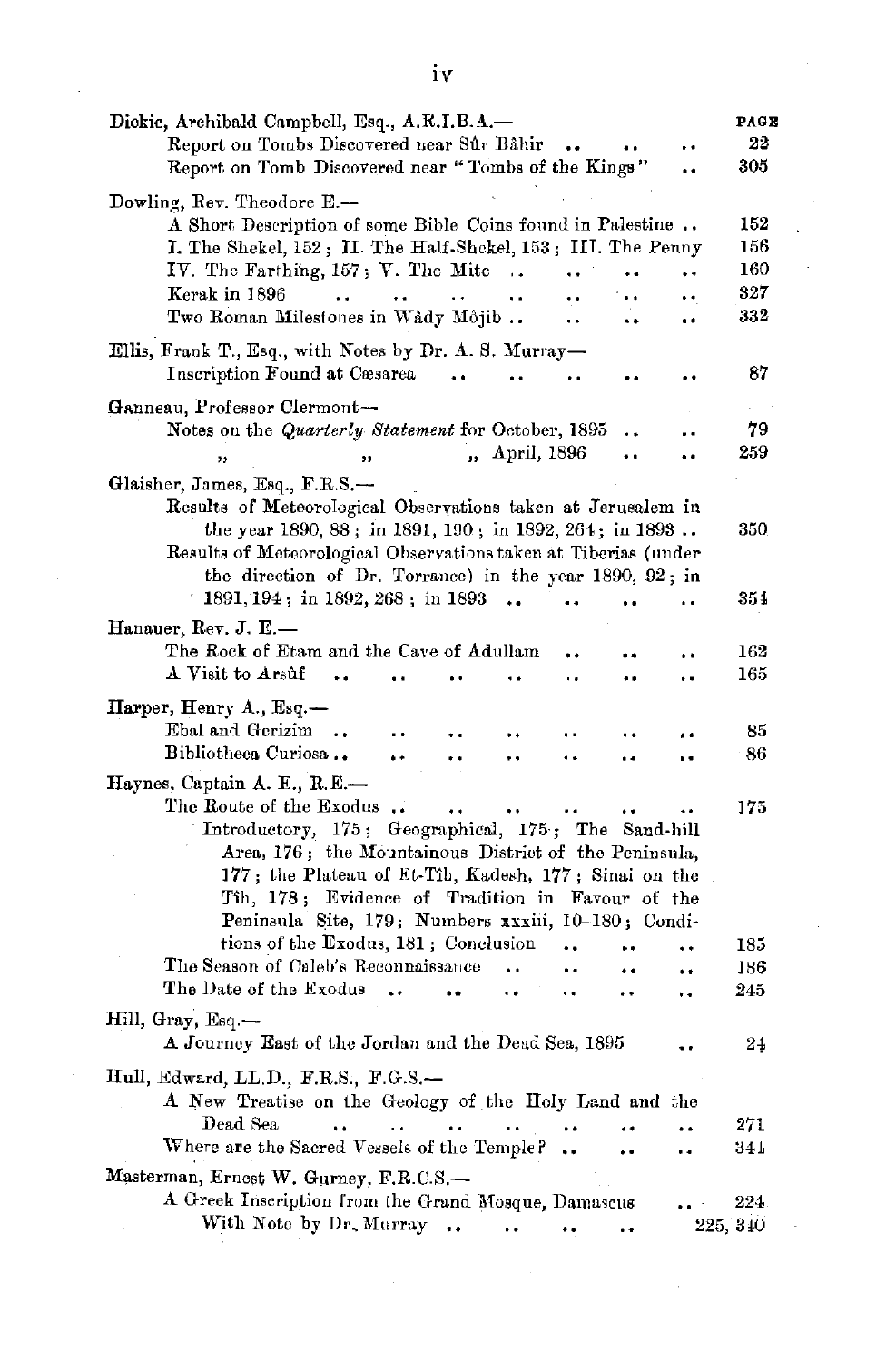| Murray, A. S., Esq., LL.D.-<br>Inscription Found at Cæsarea, Notes on                               |                      |                      |                        |                      | . .                  | PAGE<br>87       |
|-----------------------------------------------------------------------------------------------------|----------------------|----------------------|------------------------|----------------------|----------------------|------------------|
| Note on Inscription from Damascus                                                                   |                      | $\ddot{\phantom{0}}$ |                        |                      |                      | 225              |
| Petrie, Professor W. M. Flinders, D.C.L.-<br>The Date of the Exodus<br>$\ddot{\phantom{a}}$         |                      |                      |                        |                      |                      | 335              |
| Porcelli, Lieut.-Colonel Alfred, R.E.-<br>Bible Coine                                               |                      |                      |                        |                      |                      | 341              |
| Porter, $\text{Rev. } H$ .<br>A Visit to the Excavations at Jerusalem                               |                      |                      |                        |                      |                      | 345              |
| Proby, Rev. W. H. B., M.A., Crosse and Tyrwhitt Scholar, Cantab.-<br>Construction of the Tabernacle | $\ddot{\phantom{a}}$ |                      |                        | ٠,                   | ٠.                   | 223              |
| Ridges, W. Brryman, Esq.-<br>On the Structure of the Tabernacle                                     |                      |                      |                        |                      |                      | 189              |
| Schick, Herr Baurath von-                                                                           |                      |                      |                        |                      |                      |                  |
| Reports from<br>$\ddot{\phantom{0}}$<br>. .                                                         | $\ddot{\phantom{1}}$ | $\ddot{\phantom{1}}$ | $\ddot{\phantom{0}}$   | $\ddot{\phantom{a}}$ |                      | $\dots$ 122, 214 |
| I. Deir el 'Adas, 122. II. The Quarter Bab Hytta,                                                   |                      |                      |                        |                      |                      |                  |
| Jerusalem, 128. III. A Remarkable Marble Slab, 131.                                                 |                      |                      |                        |                      |                      |                  |
| IV. On Springs, &c., 132. V. A Large Stone Basin, 132.                                              |                      |                      |                        |                      |                      |                  |
| 1. Veronica's House, 214.                                                                           |                      |                      | 2. Herod's House, 215. |                      |                      |                  |
| 3. Mosque in the Street "Suweikat Allun," 217.                                                      |                      |                      |                        |                      |                      |                  |
| 4. Church of Mar Jirias of the Greeks, 217.                                                         |                      |                      |                        |                      | 5. The               |                  |
|                                                                                                     |                      |                      |                        |                      |                      |                  |
| Coptic Mar Jirias Church, 217. 6. Some Old Remains,                                                 |                      |                      |                        |                      |                      |                  |
| 218; Lintel, 218; An Interesting Stone Basin, 219; An                                               |                      |                      |                        |                      |                      |                  |
| Old Pillar, 219.                                                                                    |                      |                      |                        |                      |                      |                  |
| The Church of the Ascension on the Mount of Olives                                                  |                      |                      |                        |                      | $\ddot{\phantom{a}}$ | 310              |
| St. Clair, Rev. Geo., F.G.S.-                                                                       |                      |                      |                        |                      |                      |                  |
| Notes on the Quarterly Statement for April, 1896                                                    |                      |                      |                        | $\ddot{\phantom{0}}$ | . .                  | 262              |
| Stevenson, W. E., Esq.-                                                                             |                      |                      |                        |                      |                      |                  |
| " Adam that is Beside Keriat"                                                                       |                      |                      | . .                    | . .                  |                      | 82               |
|                                                                                                     |                      |                      |                        |                      |                      |                  |
| Tepper, J. G. O., F.L.S.-                                                                           |                      |                      |                        |                      |                      |                  |
| Remarks on the Deserts of the Holy Land                                                             |                      |                      | $\ddot{\phantom{a}}$   |                      |                      | 187              |
| Various Authors-                                                                                    |                      |                      |                        |                      |                      |                  |
| The Coronation Stone                                                                                |                      |                      |                        | $\ddot{\phantom{0}}$ |                      | 84               |
|                                                                                                     |                      |                      |                        |                      |                      |                  |
| Watson, Lieut.-Colonel C. M., C.M.G., R.E.-<br>The Site of the Temple<br>                           |                      |                      |                        |                      |                      | 47, 226          |
| West, Professor R. H., M.A.-                                                                        |                      |                      |                        |                      |                      |                  |
| Barometrical Determination of Heights in Lebanon                                                    |                      |                      |                        |                      |                      | 165              |
| II. Determinations with Aneroid Barometer                                                           |                      |                      |                        |                      | ٠.                   | 167              |
|                                                                                                     |                      |                      |                        |                      |                      |                  |
| Wright, Professor T. F., Ph.D.-                                                                     |                      |                      |                        |                      |                      |                  |
| I. Nehemiah's Night Ride                                                                            | $\ddot{\phantom{1}}$ |                      |                        |                      |                      | 172              |
| II. The Kolonieh Inscription                                                                        | $\ddot{\phantom{a}}$ | . .                  |                        | $\ddot{\phantom{0}}$ |                      | 174              |
| The Valley Gate and the Dung Gate                                                                   |                      | . .                  | ٠.                     |                      |                      | 342              |

 $\sim 10^{11}$  and  $\sim 10^{11}$ 

 $\sim 10^6$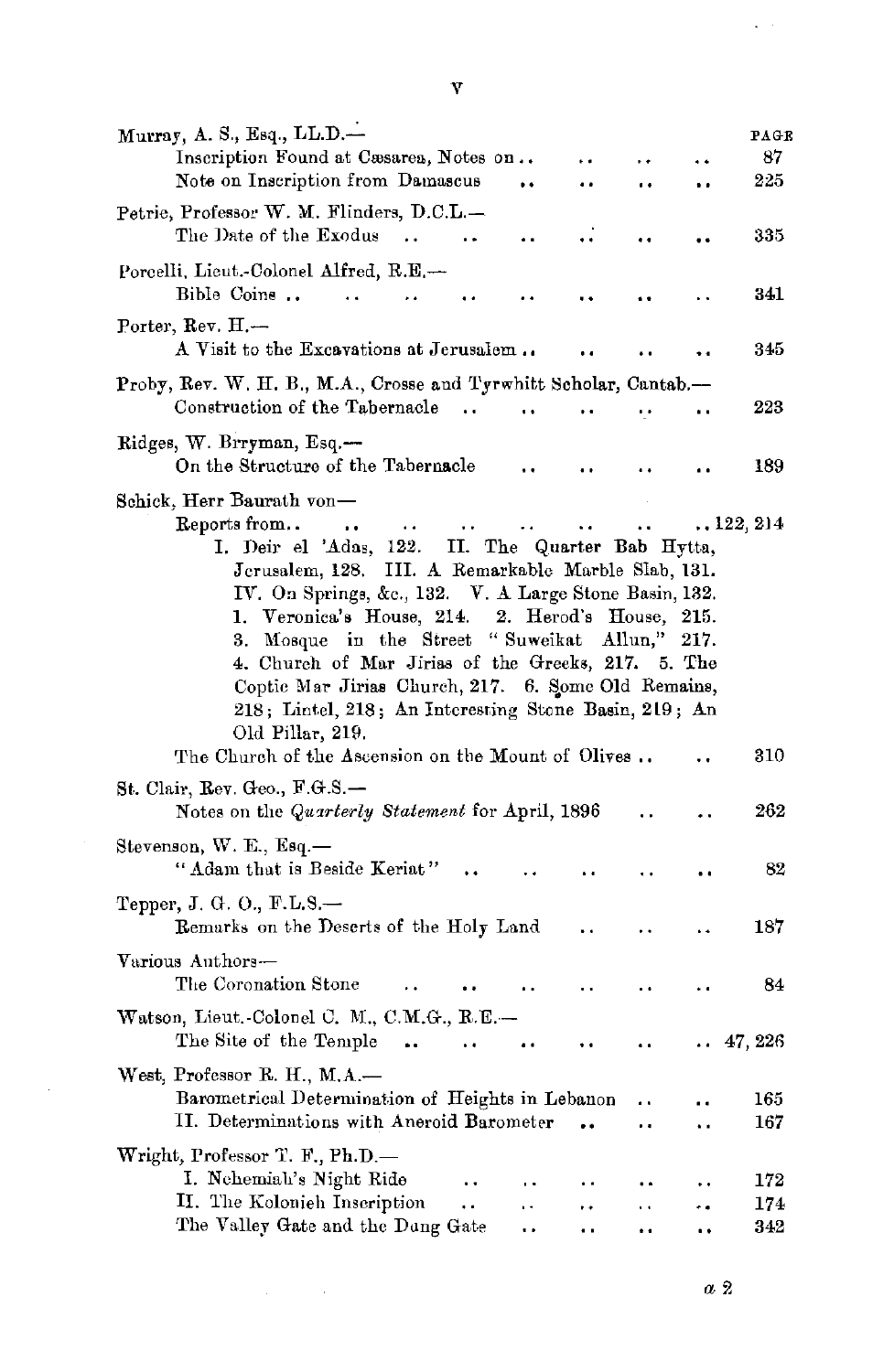## LIST OF ILLUSTRATIONS.

 $\overline{\phantom{0}}$ 

 $\begin{tabular}{cccccc} \multicolumn{2}{c}{} & \multicolumn{2}{c}{} & \multicolumn{2}{c}{} & \multicolumn{2}{c}{} & \multicolumn{2}{c}{} & \multicolumn{2}{c}{} & \multicolumn{2}{c}{} & \multicolumn{2}{c}{} & \multicolumn{2}{c}{} & \multicolumn{2}{c}{} & \multicolumn{2}{c}{} & \multicolumn{2}{c}{} & \multicolumn{2}{c}{} & \multicolumn{2}{c}{} & \multicolumn{2}{c}{} & \multicolumn{2}{c}{} & \multicolumn{2}{c}{} & \multicolumn{2}{c}{} & \multicolumn{2}{c}{} & \mult$ 

|                                                                                                                      |                             |                      |                          | PAGE     |
|----------------------------------------------------------------------------------------------------------------------|-----------------------------|----------------------|--------------------------|----------|
| General Plan to illustrate the Excavations at Jerusalem                                                              |                             |                      | 9, 109, 208, 298         |          |
| Key Plan, Elevations, and Sections (Plate I)<br>$\ddot{\phantom{a}}$                                                 | . .                         | . .                  | . .                      | 10       |
| Specimens of Masonry (Plate II)<br>. .                                                                               | . .                         | ٠.                   | . .                      | 13       |
| Plan of Tower, with Sections (Plate III)<br>. .                                                                      | . .                         | . .                  | . .                      | 16       |
| Mosaic (Plate $IV$ )<br>$\ddot{\phantom{a}}$<br>                                                                     | . .                         | . .                  | . .                      | 18       |
| Plan and Sections of Tombs near Sûr Bâhir<br>. .                                                                     | $\ddot{\phantom{1}}$        | . .                  | . .                      | 22       |
| Umm Moghr, Gateway<br>$\cdot$ $\cdot$<br>$\ddot{\phantom{a}}$                                                        | $\ddot{\phantom{0}}$        | $\ddot{\phantom{0}}$ | . .                      | 29       |
| Highest Point<br>$\ddot{\phantom{0}}$<br><br>$\ddot{\phantom{1}}$                                                    | $\ddot{\phantom{0}}$        | . .                  | . .                      | 30       |
| Castle of Khauranee.<br>$\cdots$<br>$\cdot$<br>. .                                                                   | $\cdot$ .                   | . .                  | . .                      | 33       |
| Gateway<br>$\ddot{\phantom{0}}$<br>$, \qquad, \qquad, \qquad$<br>$\ddot{\phantom{0}}$                                | . .                         | . .                  | . .                      | 34       |
| $\ldots$ Outer Wall $\ldots$<br>$\ddot{\phantom{0}}$<br>$\ddot{\phantom{a}}$<br>,,                                   | $\cdot$                     | . .                  | . .                      | 35       |
| The Temple of Jerusalem<br>$\ddot{\phantom{0}}$<br>$\cdot$ $\cdot$                                                   | . .                         | . .                  | ٠.                       | 48       |
| " with Contours<br>$\cdot$<br>,,                                                                                     | $\ddot{\phantom{0}}$        | . .                  | . .                      | 54       |
| Sections of<br>$\ddots$<br>$\overline{\mathbf{v}}$<br>$\ddot{\phantom{a}}$<br>, 1, 3                                 | $\ddot{\phantom{0}}$        | $\ddot{\phantom{0}}$ | . .                      | 58       |
| Inscriptions from a Statue<br>$\ddot{\phantom{0}}$                                                                   | $\ddot{\phantom{0}}$<br>. . |                      | . .                      | 61       |
| Comparative Plate of Alphabets<br>$\ddot{\phantom{1}}$<br>.,                                                         | $\cdot \cdot$               | $\ddot{\phantom{0}}$ | . .                      | 78       |
| Inscription found at Cæsarea<br>. .<br>$\ddot{\phantom{0}}$                                                          | . .                         | $\ddot{\phantom{0}}$ | $\ddot{\phantom{0}}$     | 87       |
| Jar found in the Excavations at Jerusalem<br>$\ddot{\phantom{a}}$                                                    | $\cdot$ $\cdot$             | . .                  | . .                      | 115      |
| Fragments of Jars<br>$\ddot{\phantom{0}}$<br>$\ddot{\phantom{a}}$                                                    | $\ddot{\phantom{0}}$        | $\cdots$             | . .                      | 116      |
| Inscribed Tiles<br>$\cdots$ $\cdots$<br>$\cdot$ . The set of $\cdot$<br>$\ddot{\phantom{0}}$<br>$\ddot{\phantom{0}}$ | $\ddot{\phantom{0}}$        | $\ddot{\phantom{0}}$ | 117,118                  |          |
| Lamps with Inscriptions<br>$\ddot{\phantom{0}}$<br>$\ddot{\phantom{a}}$                                              | . .                         | . .                  | $\overline{\phantom{a}}$ | 118, 119 |
| Plan of Ground Floor of Deir el 'Adas<br>$\ddot{\phantom{a}}$<br>$\ddot{\phantom{a}}$                                | ٠.                          | . .                  | $\ddot{\phantom{0}}$     | 123      |
| Underground Floor of Deir el 'Adas<br>$\ddot{\phantom{0}}$                                                           | . .                         | . .                  | . .                      | 124      |
| Upper Church of Deir el 'Adas<br>$\ddot{\phantom{0}}$                                                                | . .                         | . .                  | . .                      | 125      |
| Section of Old<br>$\overline{\mathbf{v}}$<br>$\overline{\phantom{1}}$<br>٠.<br>$\ddot{\phantom{a}}$                  | . .                         | . .                  |                          | 125      |
| Plan of New Discoveries in Bab Hytta Quarter                                                                         | . .                         | . .                  |                          | 130      |
| Marble Slab<br>$\sim$ $\sim$ $\sim$<br>$\ddot{\phantom{0}}$<br>$\ddot{\phantom{0}}$<br>$\ddot{\phantom{1}}$          | . .                         | . .                  |                          | 131      |
| Bible Coins found in Palestine<br>. .<br>. .<br>. .                                                                  |                             | $\ddot{\phantom{0}}$ | $.153 - 160$             |          |
| Structure of the Tabernacle<br><br>. .<br>$\cdot$ .                                                                  | . .                         | . .                  | . .                      | 189.     |
| Section of Lintel<br>$\ddot{\phantom{a}}$<br>$\ddot{\phantom{a}}$<br>. .<br>                                         | . .                         | $\ddot{\phantom{0}}$ | . .                      | 218      |
| Part of Roman Wall found at Gloucester<br>$\ddot{\phantom{0}}$                                                       | . .                         | $\cdot$ $\cdot$      | . .                      | 221      |
| Masonry showing "Notching"<br>$\ddot{\phantom{0}}$<br>. .                                                            | . .                         | $\cdot$ .            | . .                      | 222      |
| Roman Aqueduct at Tarragona<br>$\ddot{\phantom{0}}$                                                                  | $\ddot{\phantom{0}}$        | . .                  | . .                      | 222      |
| Masonry at Tarragona<br>$\ddot{\phantom{0}}$<br>$\ddotsc$                                                            | . .                         | $\ddot{\phantom{0}}$ | $\ddot{\phantom{0}}$     | 223      |
| Palace of Augustus and City Wall<br>$\ddotsc$<br>$\sim$ $\sim$                                                       | . .                         | $\cdot$ $\cdot$      | $\ddot{\phantom{0}}$     | 223      |
| $\ddot{\phantom{0}}$                                                                                                 | $\ddot{\phantom{0}}$        | . .                  | . .                      | 224      |
| Greek Inscription from the Old Mosque at Damascus                                                                    | $\cdot$                     | $\bullet$            | $\sim$                   | 225      |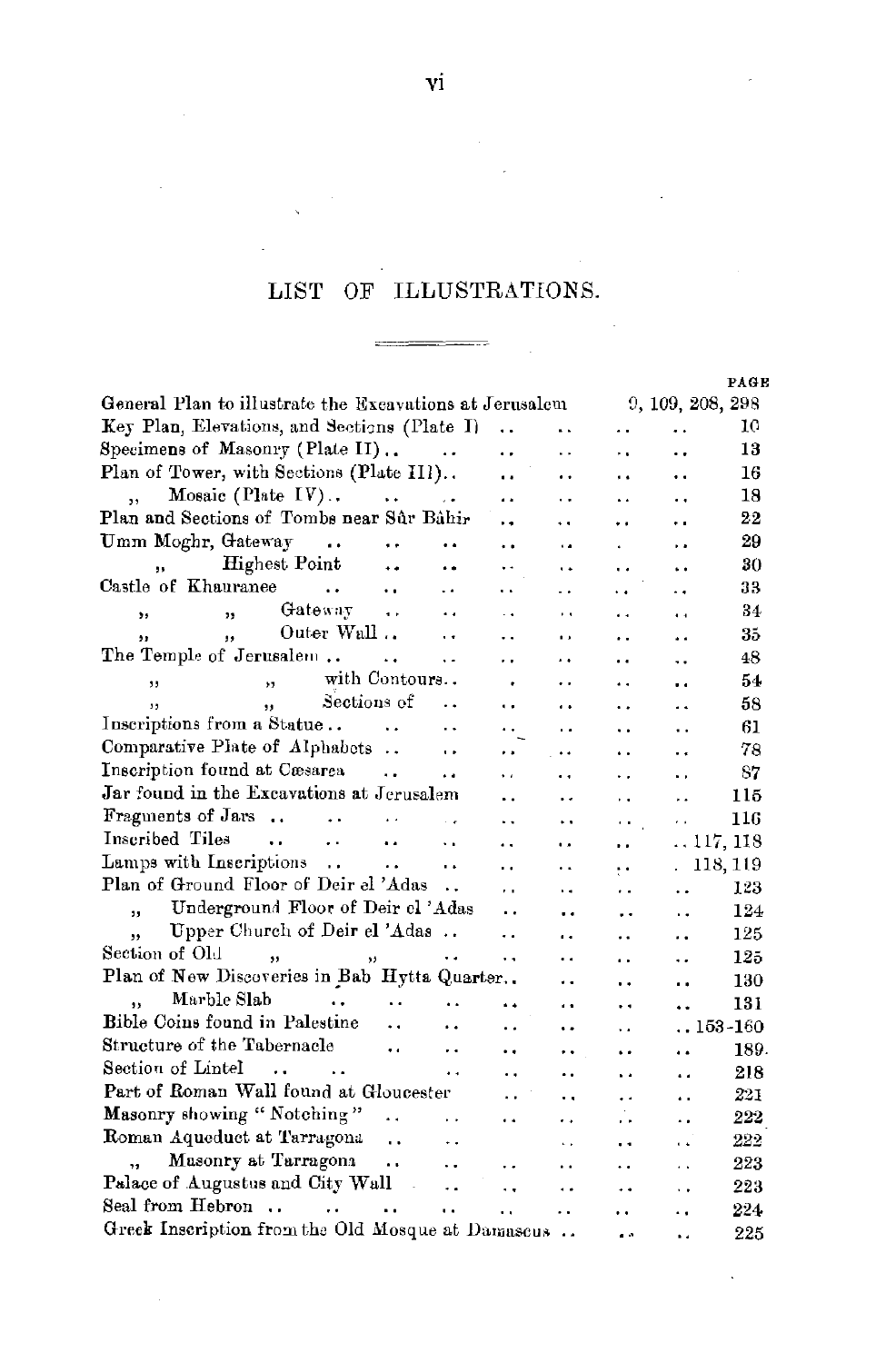|                                                                  |           |           |                              |           |                            |                      |                      | $_{\rm {PAGE}}$ |
|------------------------------------------------------------------|-----------|-----------|------------------------------|-----------|----------------------------|----------------------|----------------------|-----------------|
| Plan and Section of Remarkable Tomb Discovered near the Tombs of |           |           |                              |           |                            |                      |                      |                 |
|                                                                  | the Kings | $\cdot$ . | $\cdot$ .                    | $\cdot$ . |                            |                      |                      | 306             |
| $F$ resco on West End of Tomb                                    |           |           |                              | $\cdot$ . | $\ddot{\phantom{0}}$       | $\ddot{\phantom{a}}$ | $\ddot{\phantom{0}}$ | 307             |
| Detail of Frieze on Tomb                                         |           |           |                              |           | $\cdots$ $\cdots$ $\cdots$ | $\cdot$ .            | $\ddot{\phantom{0}}$ | 308             |
| Plan of the Ascension Church, above Ground                       |           |           |                              |           |                            | $\cdot$              | $\ddot{\phantom{0}}$ | 313             |
| ,,                                                               | "         |           | Underground Buildings        |           |                            | $\ddot{\phantom{a}}$ | $\ddot{\phantom{0}}$ | 315             |
| 71                                                               | $, \,$    |           | as Built by Modestus 640 A.D |           |                            |                      | $\ddotsc$            | 319             |
| ,                                                                | $, \,$    |           | of the Crusaders             |           | $\ddot{\phantom{0}}$       | $\ddot{\phantom{a}}$ | $\ddot{\phantom{0}}$ | 322             |
| Inscriptions on Roman Milestones in Wâdy Môjib                   |           |           |                              |           | $\ddot{\phantom{a}}$       | $\ddot{\phantom{a}}$ | $\ddot{\phantom{a}}$ | 333             |
| Inscription (Greek) on a Column at Damascus                      |           |           |                              |           | $\ddot{\phantom{1}}$       | $\ddot{\phantom{1}}$ | $\ddot{\phantom{0}}$ | 340             |

 $\ddot{\phantom{0}}$ 

J.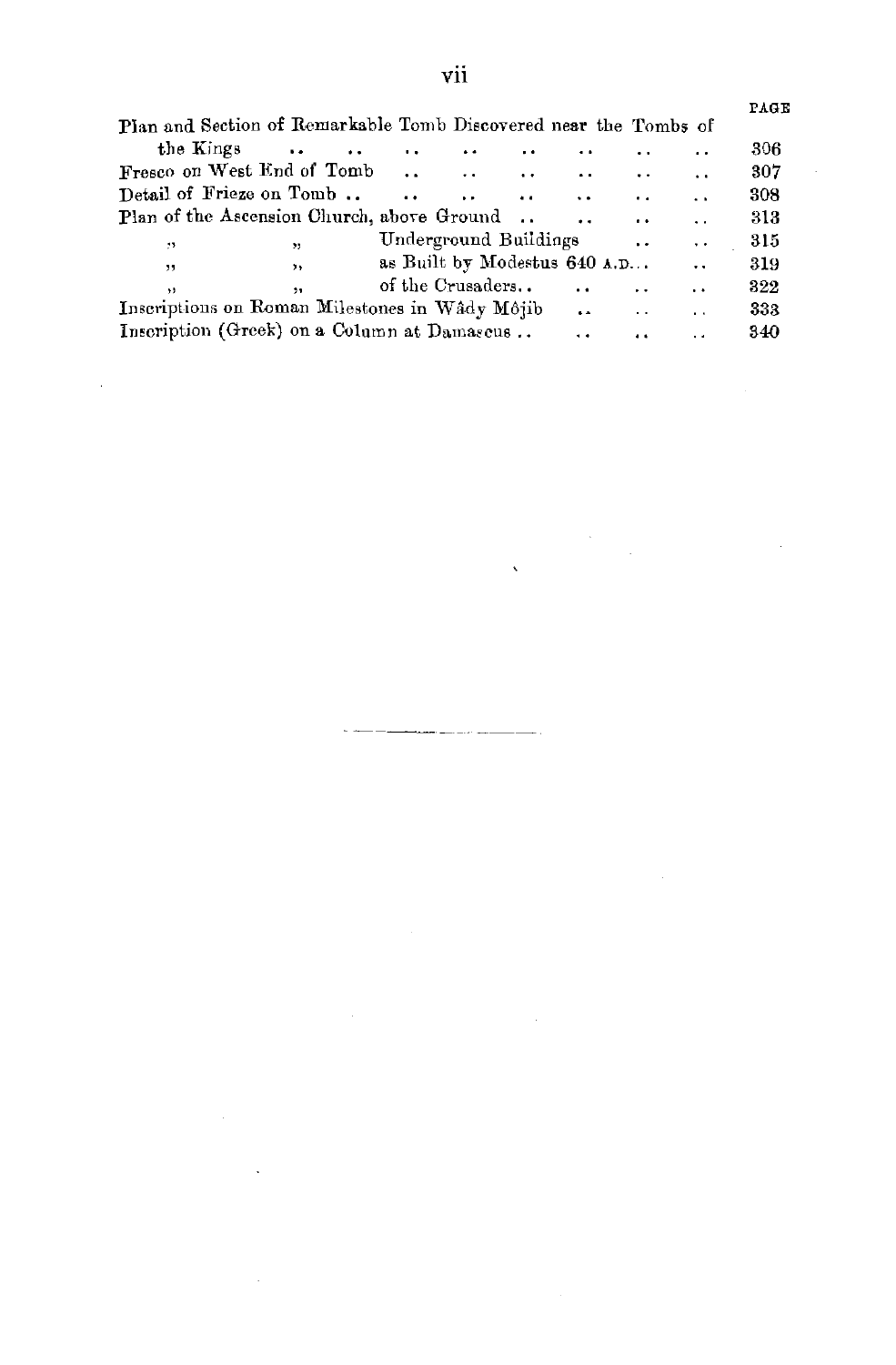#### GENERAL INDEX.

"Abiri," The, 251, 252, 256, 258. " Adam that is beside Keriat," 82. Adullam, Cave of, 161-164.<br>"Amen," Worship of, 257. Annual Meeting of the General Committee, 276, 282. Armenian description of the Holy Places in the Seventh Century, 346. Arsuf, Lumps of Glass at, 165. Statue at, 259.  $\ddot{\phantom{0}}$  $\Lambda$  Visit to, 165.  $,$ Attack on Dr. Bliss and Mr. Dickie. 201. Babylonian Kings, Canon of, more reliable, 256. Balance-sheet for 1895, 105. Barometrical Determination of Heights in Lebanon, 165-168. Barometer, Mercurial, Determinations with, 166. Barometer, Aneroid, Determinations with, 167. Bethlehem, Christian Tombs at, 102. Bible Coins, 341. Bibliotheca Curiosa, 86. Birket es Sultan, Boys Drowned in, 201. Books, Donations of, 4, 102, 202, 279. Bostra, Attack by the Crusaders, 171. Cæsarea, Inscription found at, 87. Caleb's Reconnaissance, The Season of, 186. Cases for Binding, 6, 106, 205, 280. Casts, 6, 106, 205, 280. Coins, Bible, found in Palestine, 152-<br>160; Shekel, The, 152; Half-Shekel, The, 153, 155; Penny, The, 156; Farthing, The, 157; Mite, The, 160. Collotype Print from Raised Map of Palestine, 5, 102, 203, 279. Constantinople, Imperial Museum, Relations with, 22.

Coronation Stone, The, 84.

Cubit, On the Length of, 226, 227.

Damieh and Kerawa, 82, 83.

Dead Sea and Jordan, Journey East of, 24. (See Jordan and the Dead Sea for details.)

Deserts of the Holy Land, Remarks on the, 187.

Dragon's Well, 173.

Druses-History of where Found, 171.

Dung Gate, Position of, 173, 342.

Dynasties, Duration of, 246.

Dynastic Periods, 246.

Ebal and Gerizim, 85; Remarks on, 85.

Egyptian Data Imperfect, 256.

Errata in January Quarterly Statement, 122.

Etam, Rock of, 161-164.

- Excavations, A Visit to the, 345.
- Exodus, Date of the, 215, 255, 335.
- Exodus, Route of the, 175.

Fig Fountain, 173.

Firman for Excavations Extended. 101.

Flora of Syria, Palestine, and Sinai. 277.

Golgotha, Rock under, 277.

Hebron, Seal from, 224.

- Heights in Lebanon, Barometrical Determination of, 165.
- Holy Land. The Remarks on the Deserts of, 187.
- Holy Land, Thirty Years' Work in the, 5, 104.

Holy Land and Dead Sea, The, New Treatise on the Geology of the, 271. Horn or Tantur, 171.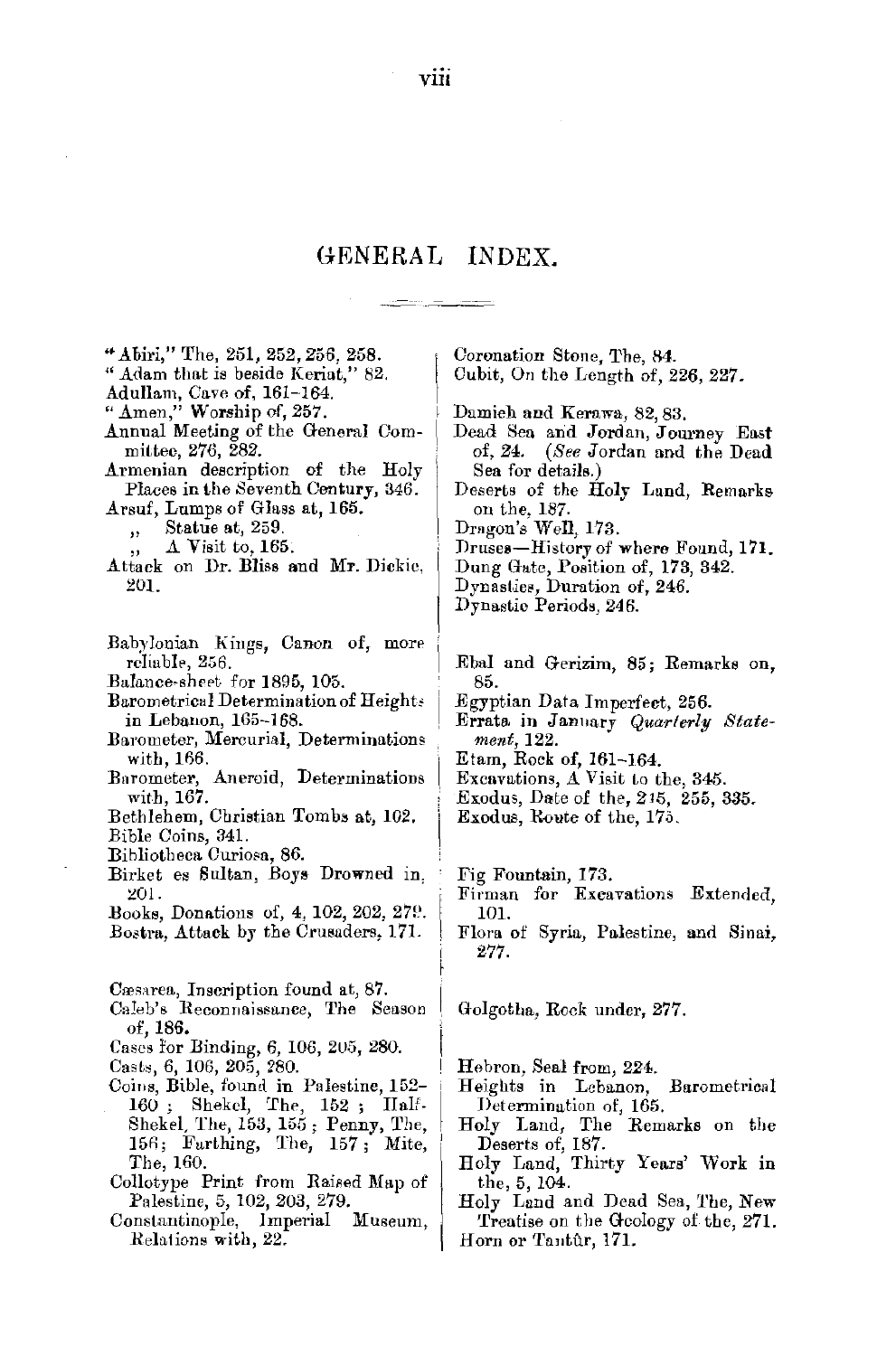Inscriptions-

- From Cæsarea, Note on, 87.
- Discovered in Egypt, and Translation, 255, 258
- Greek, from Grand Mosque at Damascus, 224; Note on, 225.
- Greek, on a Column at Damascus. 340.
- Greek, on Wall of Holy Sepulchre. 102.
- Kolonich, The, 174.
- Latin, at Neby Daûd, 133, 147.
- On Two Roman Milestones in Wâdv Môjib, Translation and Note on, 332.
- On a Statue to Hadad, 61.
- On Pillar, 63: Transliterations.  $61 - 70.$
- JERUSALEM-
	- Antiques, Loan Collection of, 4.
	- Chisel Drafted Stones at, 219; Width of Drafting, 220.
	- Fig Fountain, 173; Fountaiu Gate, 173.
	- Inscription, Greek, on Wall of Holy Sepulchre, 102.
	- Inscription, Latin, at Neby Daul. 133, 147.
	- Lectures in, 2, 202.
	- Picture. Miraculous, of Our Lady. 171.
	- Platform Stones, 222.
	- Small Gate, 173.
	- Stones Chisel-drafted at, 219.
	- Temple, Site of the, 47.
	- Reports on the Excavations, 9, 109.  $208, 298$ , Seventh Report,  $9,$  Wall. 9; Masonry, 9, 10; Drafted Stones, 9; Smooth Wall, 9, 11; Towers, 9.10; Drain, 10; Gate, 10; Rubble Foundations, 10; Older Wall, 11: Chambers 11; Corner Stone, 11; Projecting Chambers, 12; Divi-<br>sion Walls, 12; "Sheepfold sion Walls, 12; "Sheepfold<br>Wall," 12, 13; Jointing, 13; Scarp, 13; Jointing like Jewish Wailing-Place, 13; Bonding, 13: Drain, 13; Stenped-up Rock, 14; Masonry of Lower Well, 14;<br>Jointing, 14; Lower and Upper Walls, 14; Shafts and Galleries, 14; Tunnel, 15; Rock along  $\Lambda$  B, 15; Rubble of Later Wall, Note to, 15; Aqueduct of Sir C. Warren, 16, Airholes, 16; Construction, 16; Tower, 16, 17; Chambers, 16; Corner Stones,

16; Rock-hewn Chamber, 16; Rook cut Jamb, 17; Door Socket 17: Tomb Chambers of Valley of Hinnon, 17; Scarp, 17; Mosaic, 18, 19; Cistern, 19, 20; Drafted Stones, 20; Towers, 21.

- Eighth Report, 109; Large Tower not upon a City Wall, 109: Smaller Tower, 109: Open Birket. 199; Drain Bottom, 110; Open Trench, 110; Channels, 110; Measurement of Rock hewn Cistern. 110: Stone Pavement, 110; Three Systems of Buildings, 110; Wall near Bab Neby Daûd, 111; Margined and Plain-faced Stones. 111; Inner Angle of Wall, 112; Tower not Square, 113; Corner Found, 113; Drain with Rock-<br>hewn Sides, 114; Rock-hewn<br>Birkets, 114, 115; Room, 115; Fresco,  $115$ ; Pottery,  $115-117$ ; Inscribed Tiles, 118; Lamps, 118, 119; Spindle Whorls.  $120:$ Thumb from Statue, 120; Spearheads,  $120$ ; Nail and other Objects. 120; Coins, 120.
- Ninth Report, 208; Deaths - of Ibrahim Effendi. Commissioner. and Yusef Abu Selim Khazin. Foreman, 208; Wall surrounding Summit of Western Hill, 210; Length and Description of Wall Traced, 211; Roman Atrium, Scarp, Parement  $211:$  $212:$ Partly Carried on Arches, 212; Paved Street, Floorings of White Tesseræ, 212; Drain Walls near the Pool of Siloam, 213.
- Tenth Report, Following the Wall and Scarp from the Gate at the South-east Corner, 298: Thickness of Wall and Height of Scarp. Gate Destroved, 299: Courses of Masonry, : 00; Width and Length of Stairway, Number of Steps 275. 301; Paved Flooring, 302; Begin. ning of the Section across the Tyropæon Valley, Rock below Surface, Ruined Archway, Street with Kerb and Paved Stones. Concrete Bed, 302; Drain, Manhole, 303; Pared Street on the Western Hill, probable continuation of the Street leading from Damascus Gate, its width and kerb, 304; the Wall of the Upper City, 304; Average Number of Men Employed, 305.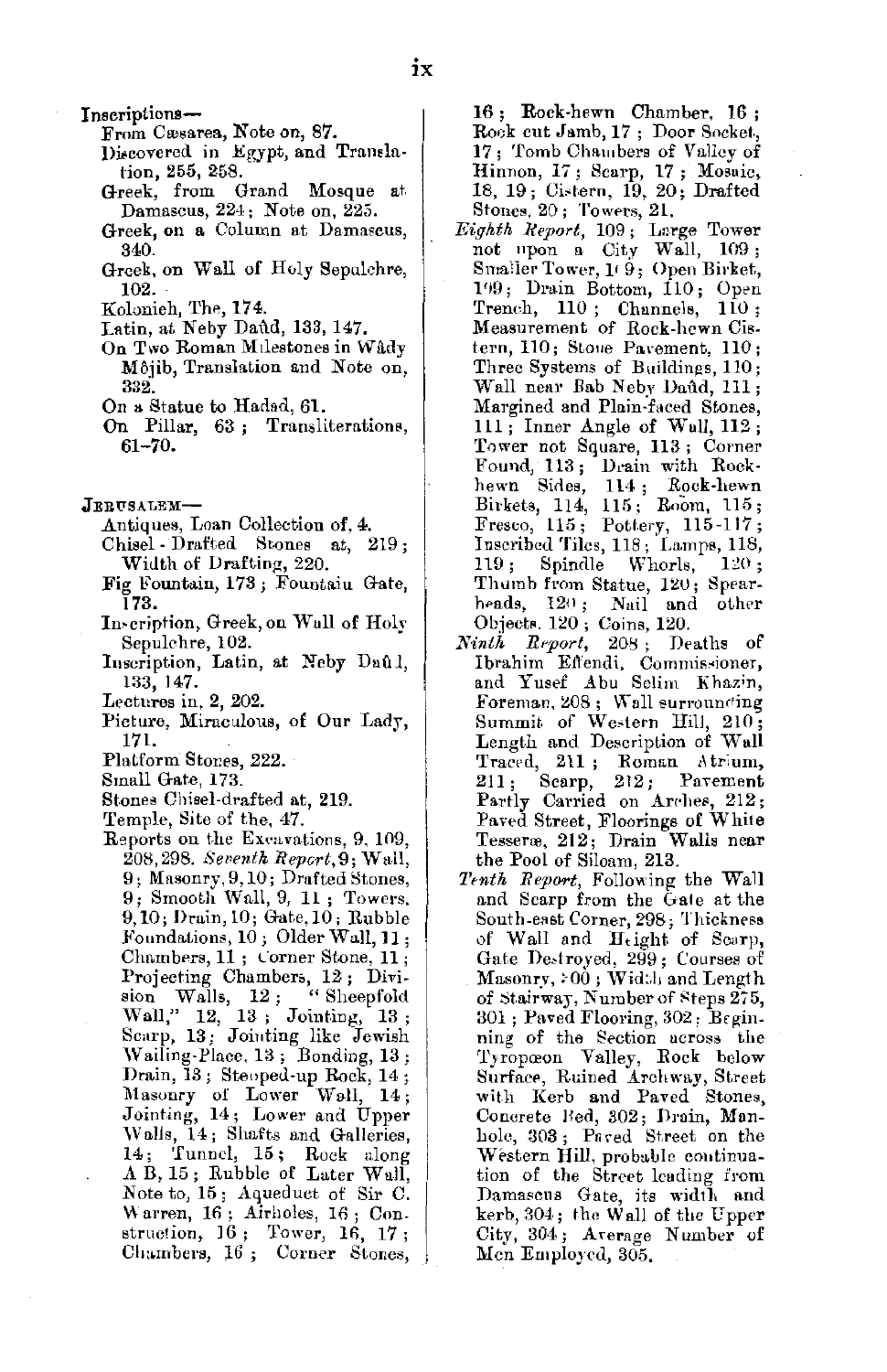Reports from Herr Baurath von Šchick, 122, 214, 310. Deir ei 'Adas, 122; "Medinet el Hamra" (The Red Minaret), 122, 126, 217; Churches, 125, 126; Footprint, 126, 127; Great Changes in<br>Quarter Bab Hytta, 128; Church of St. Anne, 128; "Mamumiveh," 128; New Discoveries in Harat Bab Hytta, 128; New School, 128; Byzantine Arch. 129: Cistern, 129; Drains or Sewers, 129; Remarkable Marble Slab, 131; Vont, 132; On Springs, &c., 132; Large Stone Basin, 132; Mount Olivet. 132 : "Khurbet el Kashe." 132: Veronica's House, 214: Old Masonry and very large Stones, 215; Herod's House, 215; Mosque in the Street, "Suweikat Allun," 217; Church of Mar Jirias of the Greeks, 217; The Coptic Mar Jirias Church, 217; Some Old Remains, 218; Abraham's Convent. 218; Rock-cut Tombs. 218: Lintel, 218; An Interesting Stone Basin, 219; An Old Pillar, 219; The Church of the Ascension on Mount Olivet. 310: Examination of the Village and the Parts Underground, 314; The Site of the Ascension of Our Lord, 317: The Byzantine Church of the Ascension, 318; The Crusaders' Church, 321; The Convent Connected with the Ascension Church. 324; St. Pelagia Chapel, 325;<br>The Feotprints of Christ, The Two Pillars in the Ascension Church, 326; The Cisterns, 327.<br>Jordan and the Dead Sea, Journey

East of (by Gray Hill, Esq.), 24.

Beni Sakhr, 24; Derb el Haj, 24, 25; Military Posts established, 24; Travellers prohibited from going to Wady Musa without Special Leave, 25; The Adwan, 25; Negotiations, 25; Greek Pilgrims' Bathing Place. 25; Wooden Bridge over Jordan,<br>25; Tell Nimrin, 25; 'Ain Jériah,<br>26; Esweile, 26; El Bukeia, 26; Kaimakam of es Salt, 26; Difficulty of getting Protection, 26; Wady Sir, 26; Circassian Settlers, 26; Oaks, 26; Stream, 26; Bedouin Mare with Papers, 27; Remarkable Syrian Oak, 27; Caves in Wâdy<br>Sir, 27; 'Arak el Amir, 27;<br>Oleanders, Syrian Oaks, Castor Oil

Tree. 27: Wild Flowers.  $27:$ Dancing, 26; Castle of Khauranee, 27; Wady Na'aûr, 27; Waterfall, 27; Cattle and Camels of the Beni Sakhr, 27; Old Cistern, 27; Yâduîdeh, 28; Native of Western<br>Palestine, 28; Cisterns of Umm Moghr Dry, 28; Masses of Ruins on Hilltops, 28; Arched Rock-cut Recesses, 28; Tower Tomb, 28;<br>Rock Cisterns, 28; Reservoir, 28; Caves, 28; Sarcophagi, 28; Small Circular Basins, 28, Sheikh of Pe ra, 28; Warned in 1890 not to proceed towards Petra, 29; A Thief, 29: Scarcity of Water, 29: Rufeisah. 29; Umm Moghr, 29; Hawar and El Khumân both called by Beni<br>Sakhr, "Looban," 29; Haj Road, 30; Khan es Zeit, 30; Kusr el Ahla or Kusr el Ahl, near Umm Rasas, 30; Kalet Zerka, 30; Young Locusts, 30; Umm Shetta, 30; es Samik, 30; Jebel Shehan, 30; Umm el Amad, 30; Umm Moghr, 30; Ruins, 30; Tower, Cisterns, Vaults, Capitals, Ornamented Stones, 30; Squared Flints, 31; Reservoirs, 31, 32: Ruined Gateway or Covered Passage, 31; Rock cut Cisterns, 31; Sheikh Hûzáh and Relatives, 31; Wolf, Jackals, and Gazelles, 32; Enemies at Hand, 32; Castle of Khauranee, Description of, 33-35; Hâzáh's Eneampment, 38; Lawlessness, 37; Merchant, 37; Cares, 38; "Waters of Dimon," 38; Old Friends, 38; Fish, 39;<br>Sheikh of the Hameideh, 39; Tents of the Mujelli, 39; Ruin of the Kasr, 40; Narrow Escape, 40; Rabba of Moab, 40; Dearth, 41;<br>el Mezraa, 41; Wâdy el Deraah,<br>41; Ghawârineh, 42; The Lisan, 42; Wâdy Fikreh, 42; Stream of the Kid, 44; 'Ain Jidy, 44; Extraordinary Passage through the Chalk, 43: Short Cut taken by the Hagu to the Jordan Valley, 43; Mr. Forder, 43; No Water, 43; The Dead Sea, 43: Sulphur Spring, 44: Moonrise over the Dead Sea, 44; Baby Gazelle, 44; Hâzáh Stabbed. 41; Arar, the Sheikh of Petra, said to be Dead, 41; Names and Descriptions of Places near the Haj Road,  $45.$ 

West of the Hnj Road, 45; Rujm Abbasia, 45, El Rejeeb, 45;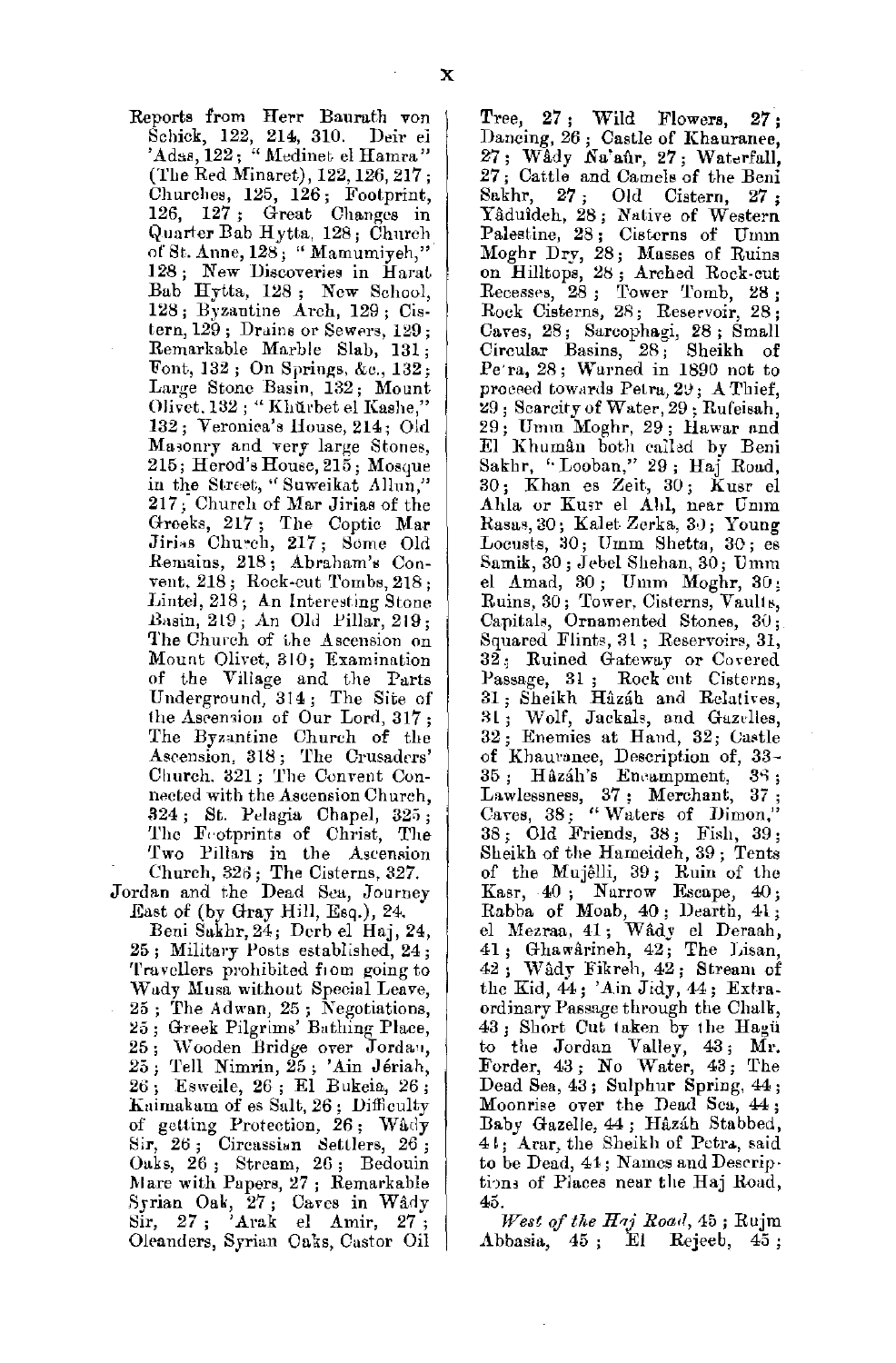Ramadan, 45; Square Tower or Fort. 45; Zobeir Adwân, 45; Sahab es Sabrood, Caves and Cisterns, 45; Párazav, 45; Umm el Amad, 45; Kûstûl, 45; Remarkable Cistern at, 45; Cisterns, 46; Large Qearry, 46: Very Large Stones, 46; Toneib "Hodbat" cl Toneib," 46; or. Luban, 46.

East of the Haj Road, Zoumlet el 'Alia, 46 ; Cistern in Plain West of El Moghr, 46; Umm Moghr Khauranee, 46; Baths of and Callirrhoe, 46; Analysis of Water from Callirrhoe, 47; Bethlehem, 44; Jerusalem, 44.

Kazmel and Kasimiyeh, 255.

Kerak in 1896, 327.

King's Gardens, 173.

King's Pool, 173.

Kolonieh, Tomb at, with Inscription, 174.

Language, Syrian, The, 60.

Art, 70; Religion, 71; Language, 72; History, 74; Comparative Plate of Alphabets, 78; Inscriptions from Statues, 61; Sphinx, 71; Ben hadad, 71;  $Hadd, 71:$ Phænician Resheph, 71; Cherub Explained by Sculptures, 71; Gods of Yadi, 72; Language of Texts akin to Moabite and Phœnician, 72; Relation borne to Syrian and Hebrew Dialects, 72; Samala, History of, in connection with that of Assyria, throws light on that of Book of Kings, 74-77.

Latin Kingdom of Jerusalem, 278.

Lebanon, Barometrical Determination of Heights, 165-168.

Lecturers, Authorised, 107, 206.

- Medal and Piploma Awarded, Chicago Exhibition, 297.
- Meteorological Observations at Jerusalem (1890), 88; (1891), 190;  $(1892), 264; (1893),$ -350. At Tiberias (1890), 92; (1891), 194;  $(1892), 268, (1893), 354.$ Museum of the Fund, 5.

Nehemiah's Night Ride, 172. New Gate, 173.

Notes and News, 1, 101, 201, 275.

Notes by Professor F. F. Wright, 172.

Notes on the Quarterly Statements, 79, 82, 168, 172 to 174, 258 to 263.

For October, 1895.

- By Prof-ssor Clermont-Ganneau-Latin Graffito on Base of a Pilaster, 79; Moul's in Plaster, 79; Corea of Josephus, Karawa, 79; The Stoppage of the Jordan, 79; Identity of Khureitûn and Cave of Adullam, 80; Nabeatan Inscriptions, 80; No. 174, Better Reading Suggested, 80: No. 183, Transcription to be Modified, 80; No. 186, Squeeze of the Inscription of Seffurich, 81; Nos. 6 and 30. Era of Damascus that of the Selucids, 81; No. 9, Published by the Writer, 81; No. 13, Abdadusares "Servant of Dusares," 81; Other Notes by M. Clermont-Ganneau, 81,
- By Lieut-Colonel Conder, D.C.L., R.E.-The Rock on the Traditional Calvary, 82; Wall on the South Side of Jerusalem, 82; Khûrbet el Hamrch for Adam, 82; Tell es Sarn a Printer's Error for Tell Sarem, 82: " Khur Eitun" inadmissible, 82. For January, 1896.
- By Lieut.-Colonel Conder, D.C.L., R.E.-Ophir, 168: The Jerusalem Excavations, 169; The Sûr Bâhir Tombs, 170; The Temple,<br>170; Samaritan Texts, 170;<br>Corea, 170; Text from Cæsarea, 171; Palmyra, 171; Miraculous (" Our Picture at Saidnaiva Lady"), 171; Legends of Solomon at Palmyra, 171; Apparent Mis. print as to date of Justinian, 171; Bostra, Attack on by the Crusaders, 171; Temple of Siah, 171; Horn or Tantur, 171. For April, 1896.

By Lieut.-Colonel Conder - Wall East of the Cœnaculum, 258;<br>Serapis, 258; 'Arâk Ism'ain (1shmael's Cavern), 259; Sinai, 259.

By Professor Clermont-Ganneau-Pretty Lamps, 259; 'Arâk Ism'ain and Alâli el Benât, 259; Serapis Inscription (footnote), 259; Arsûf and the Town of Reseph, 259-260; Hawk Statue, 260; The Land of